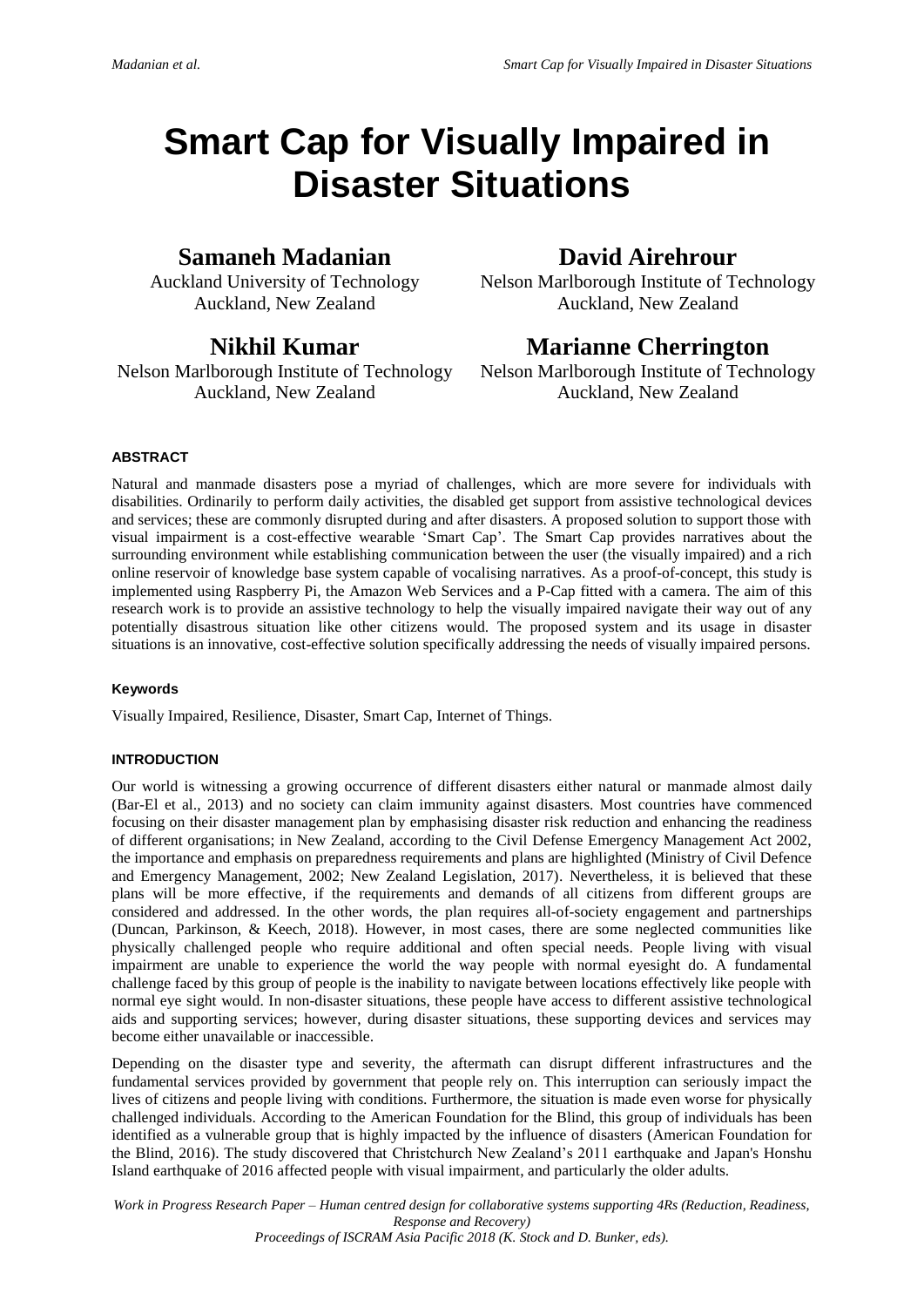Today, many physically challenged individuals depend on assistive technologies to undertake their day-to-day activities. As a result, they will require additional support during and after disasters especially when the infrastructure and other services are unavailable. Different disaster management plans (Duncan et al., 2018; Ulmasova, Silcock, & Schranz, 2009; World Health Organizations, 2011) have been put forward addressing groups with special requirements. Compared to the diversity of the problems and their population, this is still minimal (World Health Organization, 2017). The term 'disability' covers a wide range of disability forms; this study however, focuses on individuals living with visual impairment. A World Health Organization (WHO) report states that there are 285 million people with visual impairment worldwide. According to their statistics, of this group, 39 million are partially blind and more than 1.3 million are completely blind. In most industrial countries, approximately 0.4% of the population is unsighted and in developing countries, it rises to 1% (World Health Organization, 2017).

During disaster situations, those with impaired vision have greater need for assistance and experience more difficulty accessing accurate information than the general public. Disabled people are often excluded from disaster emergency plans while communication, support, mobility, safety, and access to evacuation centres are common concerns (Peek & Stough, 2010). Global positioning system (GPS) has been shown to be unpredictable in the aftermath of earthquakes since the topological terrains become altered hence, roadways and footpaths become blocked and inaccessible (Goods *et al.*, 2016). This becomes particularly traumatic for people with visual impairment as familiar landmarks disappear, road blocks and detours are created, and traffic signals and lighting systems are destroyed.

Recently, the need for navigation and positioning aids has increased. Almost all persons with impaired vision use some sort of systems, services, devices, or equipment to help them make their activities easier and provide safe mobility (Duncan et al., 2018). Most of these aid devices and services are designed for normal situations; only a few have taken emergency or disaster conditions into account. The visually impaired and blind population have been neglected in most disaster management plans (Duncan et al., 2018). Many government disaster relief agencies are yet to address key issues pertinent to the physically challenged during disaster situations, such as what is the government's plan to provide proper support and safety maintenance for the disabled? Has the government considered the disabled in their resilience and preparedness plans? Is there any specific evacuation plan for the physically challenged by considering their special needs? Special requirements need to be taken into consideration and enshrined within the disaster management framework. This research attempts to understand these requirements and challenges while providing a proof-of-concept within the context of the visually impaired during and after a disaster occurrence.

The Blind Foundation of New Zealand (2018) have outlined specific needs for this category of people during a disaster, which include: the availability of support persons that could lead them to safety, or the use of a guide dog (harness) that could lead them to safety while taking along a home emergency survival kit. In the absence of these, the Blind Foundation of New Zealand advises on the use of a white cane for safe navigation to safety. However, the submission by Royal New Zealand Foundation requires the presence of a second party, which during a disaster situation may prove difficult because the second party could be helpless or scampering for safety as well. Therefore, the proposed smart cap offers a reliable and safe navigation system to safety without requiring a second party. The Smart Cap is both an all-purpose solution that can be used on any occasion and during disaster situations, as it offers some unique features like, not requiring the deployment of specialised equipment. Other unique differences in comparison to other disaster aid support for the visually impaired are outlined in table 1.

| Aid Type               | <b>Limitations of Aid Type</b>                                                     | <b>Smart Cap's Uniqueness</b>                                                                                       |
|------------------------|------------------------------------------------------------------------------------|---------------------------------------------------------------------------------------------------------------------|
| Support person         | Support person may be<br>unavailable, trapped or<br>scampering for safety too.     | User only needs to wear the smart-cap<br>to navigate to safety and does not<br>require help from a support person.  |
| Guide dog<br>(harness) | Could be trapped, killed or even<br>traumatized due to disaster.                   | User only needs to wear the smart-cap<br>to navigate to safety; can augment or<br>replace the need for a guide dog. |
| White cane             | Ineffective as it cannot be used to<br>map a pathway to safety during<br>disaster. | A smart cap be used to map a pathway<br>during disaster.                                                            |

| Table 1. Unique Features of Smart Cap in Comparison to some Disaster Response Systems |  |  |
|---------------------------------------------------------------------------------------|--|--|
|                                                                                       |  |  |

*Work in Progress Research Paper – Human centred design for collaborative systems supporting 4Rs (Reduction, Readiness, Response and Recovery)*

*Proceedings of ISCRAM Asia Pacific 2018 (K. Stock and D. Bunker, eds).*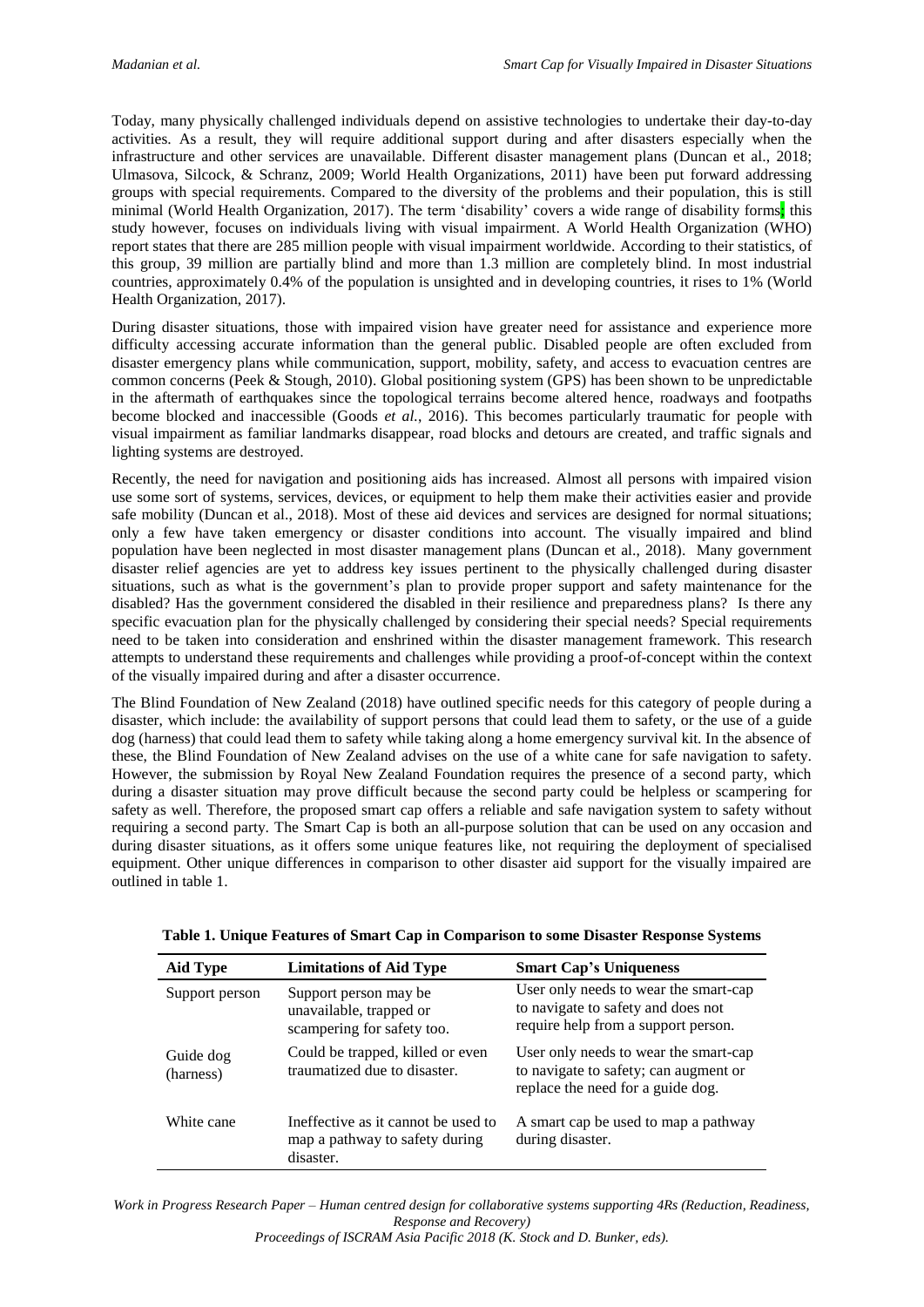The objective of this research study is to design an assistive wearable cap for the blind or visually impaired persons. The proposed solution presented is an assistive wearable 'Smart Cap' that helps people with visual impairment interact and navigate their way to safety by wearing a cap fitted with a camera, which interacts with an online voice navigation system (Smart Cap). This solution could support visually impaired people to navigate their way to safety as well as identify dangerous objects, ditches, fire and flood water scenarios after disasters. The organisation of this paper is as follows: firstly, a discussion on related assistive technologies for the visually impaired are highlighted. Next, a description of the design of the proposed solution along with the physical implementation of the Smart Cap is presented. The paper concludes with some proposed future work.

| <b>Technology</b>                                                          | <b>Description</b>                                                                                                                                                       | <b>Functionalities</b>                                                                                                                                                                                                                                                                           | <b>Limitations</b>                                                                                                                                                                             |
|----------------------------------------------------------------------------|--------------------------------------------------------------------------------------------------------------------------------------------------------------------------|--------------------------------------------------------------------------------------------------------------------------------------------------------------------------------------------------------------------------------------------------------------------------------------------------|------------------------------------------------------------------------------------------------------------------------------------------------------------------------------------------------|
| <b>BrainPort</b><br>V100 (Wicab<br>Inc, 2017)                              | This device provides<br>mild electrical<br>stimulation patterns<br>over a person's tongue<br>based on the<br>information translation<br>of the wearable video<br>camera. | An electro-tactile stimulation to<br>٠<br>assist the blind for mobility and<br>object recognition                                                                                                                                                                                                | Not useful for text and<br>٠<br>sign recognition<br>Mostly suitable for<br>٠<br>totally blind<br>individuals<br>Users need to learn<br>٠<br>how to interpret the<br>signals on their tongue    |
| Eye cane<br>(Watrin,<br>2014)                                              | Augments or translates<br>point-distance<br>information (5 meters)<br>into auditory and<br>tactile cues for people<br>with impaired vision.                              | Enhanced navigational abilities<br>п<br>Covers greater distances (5<br>٠<br>meters) and more angles<br>compared to traditional White-<br>Cane<br>Allows visually impaired person<br>٠<br>to have better distance estimation<br>Helps navigate from obstacles<br>٠                                | Not useful for text and<br>٠<br>signs<br>Limited to obstacles<br>٠<br>identification                                                                                                           |
| Vision smart<br>glasses<br>(University<br>of Oxford,<br>2014)              | A navigational pair of<br>glasses, which helps<br>the visually impaired<br>to navigate paths and<br>avoid obstacles.                                                     | Enhanced awareness of<br>٠<br>surroundings through spatial<br>awareness<br>Helps navigate past obstacles<br>٠<br>Enhances people's social<br>٠<br>interaction                                                                                                                                    | Limited to only people<br>٠<br>with partial blindness<br>and not suitable for the<br>totally blind                                                                                             |
| Screen<br>readers<br>(American<br>Foundation<br>for the Blind,<br>2007)    | A software program<br>that reads the<br>displayed text on a<br>computer screen for<br>the blind or visually<br>impaired person                                           | Acts as a navigation interface<br>п<br>between user, OS and the<br>computer programs<br>Enhances a person's interaction<br>٠<br>with computer/electronic devices<br>Reads or spells words, sentences<br>٠<br>or complete text. Content<br>searching, and audio notification<br>searched content. | Use is limited to the<br>٠<br>computer or other<br>portable electronic<br>devices<br>learning to listen to<br>٠<br>speech output is<br>challenging and takes<br>time for users to use to<br>it |
| Screen<br>magnifiers<br>(American<br>Foundation<br>for the Blind,<br>2007) | A software program<br>that magnifies text for<br>people with low vision                                                                                                  | Text or graphics enlargement on<br>п<br>electronic devices/screens<br>Can follow mouse or keyboard<br>٠<br>command prompt                                                                                                                                                                        | Not suitable for blind<br>٠<br>or near blind people<br>Limited to computer<br>٠<br>devices and not for the<br>environmental signs in<br>disaster.                                              |
| Smart braille<br>watches<br>(Pulvirent,<br>2017)                           | A smart watch for the<br>blind, fitted with<br>sensors to help with<br>time notification and<br>alerts                                                                   | Displays time using up to four<br>п<br>braille characters at a time<br>Vibration and touch sensor for<br>٠<br>tactile recognition of time<br>notification and alerts                                                                                                                             | Usage is limited to<br>٠<br>alerts and notifications.<br>Other functionalities<br>become unusable to the<br>blind                                                                              |

## **Table 2. Assistive Technologies for Visual Impairment Problems**

*Work in Progress Research Paper – Human centred design for collaborative systems supporting 4Rs (Reduction, Readiness, Response and Recovery)*

*Proceedings of ISCRAM Asia Pacific 2018 (K. Stock and D. Bunker, eds).*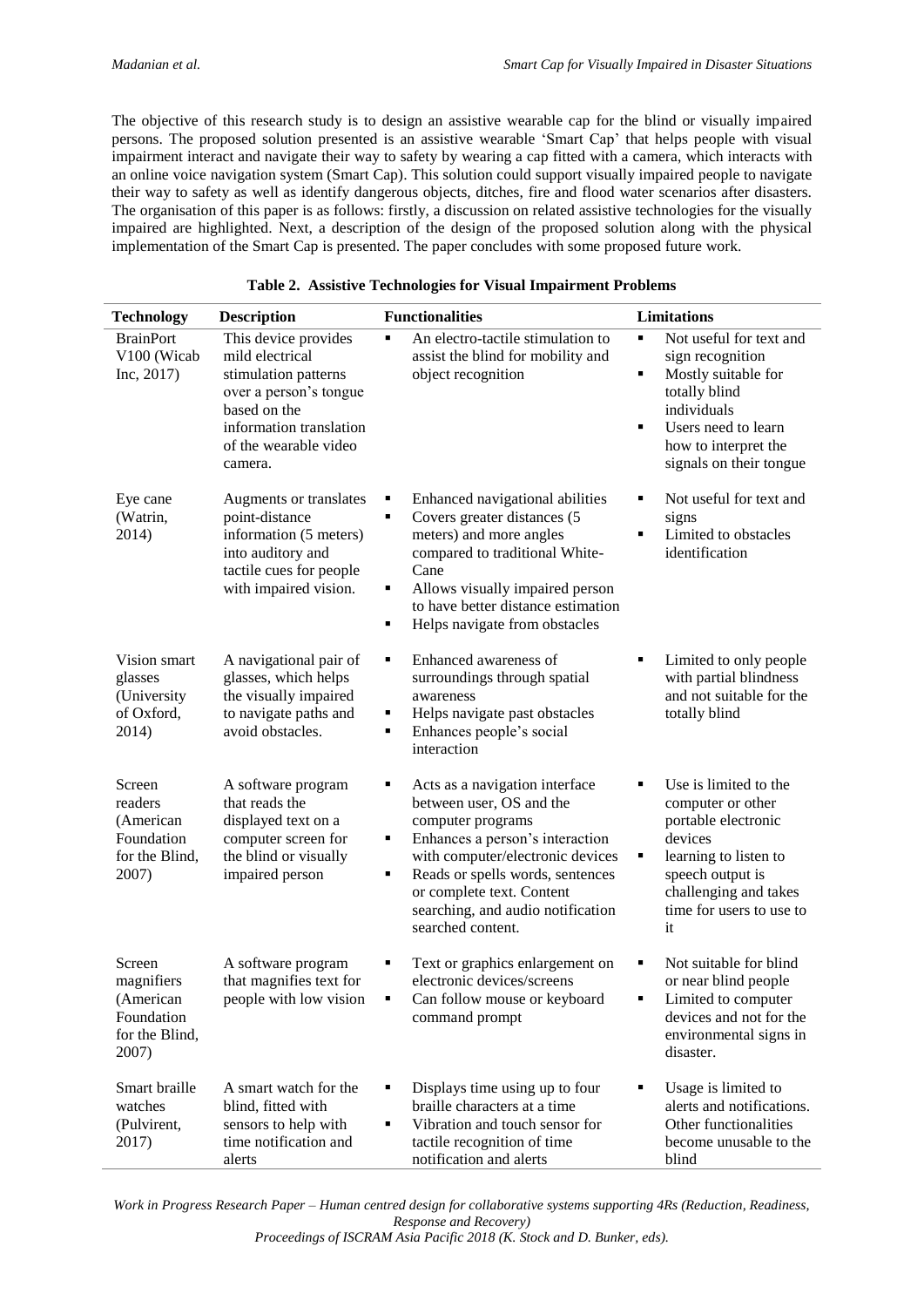|   | Special needs of the visually impaired                                | <b>Unique qualities of Smart Cap for</b><br>disaster/emergency situations |                                                                                                            |
|---|-----------------------------------------------------------------------|---------------------------------------------------------------------------|------------------------------------------------------------------------------------------------------------|
|   | Need or expect special rescue efforts                                 |                                                                           | Smart Cap is used independently to navigate a<br>damaged path                                              |
|   | Desire confirmation of blurry images                                  |                                                                           | Smart Cap is ideally suited to those with severe<br>impairment in a disaster situation                     |
|   | Need a confirming 'calm voice' in a<br>disaster/emergency situation   |                                                                           | Smart Cap is excellent for those living alone<br>(often overlooked in emergencies)                         |
| ٠ | Extra support in unfamiliar<br>circumstances or environments          |                                                                           | Smart Cap can be used immediately in disasters<br>if relief efforts are stretched                          |
|   | Disabled need to do things for<br>themselves                          |                                                                           | Smart Cap confirms and relays information<br>clearly (when normal communication channels<br>are disrupted) |
| ٠ | Need familiar, unchanging<br>environments                             | ٠                                                                         | Smart Cap is connected to the Cloud thus,<br>navigates if terrain is changed during disaster               |
| ٠ | Require independence and non-<br>vulnerability                        | ٠                                                                         | Smart Cap can build confidence in user in<br>emergency situations                                          |
| ٠ | Visually impaired need support for<br>atypical activities             | ٠                                                                         | Smart Cap is supplements most guide related<br>efforts like the use of a guide dog                         |
| ٠ | Require support in new surrounding                                    | ٠                                                                         | Smart Cap can offer additional support in<br>evacuation centres                                            |
| ٠ | Require sensory inputs to concur for<br>greater self-assurance        | ٠                                                                         | Smart Cap cleverly combines sensory<br>substitution and position display signals                           |
| ٠ | Need items to be left or stored in the<br>same place, in the same way | ٠                                                                         | Smart Cap can be kept by the door or in an<br>evacuation kit easily when needed                            |

# **Table 3: Unique Features of Smart Cap Matched Against the Special Needs of the Visually Impaired During Disaster/Emergency Situation**

# **RELATED TECHNOLOGIES FOR THE VISUALLY IMPAIRED DURING DISASTER**

The recent advances in today's technological innovations has helped mitigate the adverse effects of the several challenges and problems faced by many people that are physically challenged. For the physically or mentally challenged, advanced technologies have the potential to make their lives easier and more comfortable. In this context, Information Technology (IT) makes the scope of mobile assistive technologies broader (Hakobyan, Lumsden, O'Sullivan, & Bartlett, 2013). IT can assist people with visual impairment continue their studies, work, interact with their communities and maintain an independent lifestyle. Some of the common technologies for this group are screen readers or magnifiers, braille printers and watches, reading and writing assistive devices. More recently, people with impaired vision problems can use some of the most recent technologies such as BrainPort V100, Eye Cane, assisted vision smart glasses, and Amazon Echo. A description of some related technologies, their features and limitations are provided in table 2.

It should be noted most of the IT technologies developed for the visually impaired are mostly designed for normal (non-disaster) situations. To the best knowledge of the researchers, no specific technology or device has been proposed to support and assist visually impaired persons during disaster situations. There are no assistive technological devices that provide basic navigation to safety, reading sign posts to lead evacuees to safety etc. Moreover, most of the available assistive devices are not portable or cannot work as a stand-alone system (such as screen readers). In addition, other assistive technologies are not immediately available, accessible or workable during disaster circumstances. Additionally, immediately after disasters all the routine tasks and procedures are normally changed based on the disaster response plans, to cope with disaster situations and consequently there could be a high possibility that some of the assistive technologies become unavailable or inaccessible due to the occurrence and magnitude of the disaster.

A one-size fits all approach to planning for the different phases of disaster management cannot work. Support agencies and civil defence organisations are overwhelmed and in reality, they have a very limited idea of how many disabled persons live or work in their jurisdiction (Fox *et al*., 2007). Often local authorities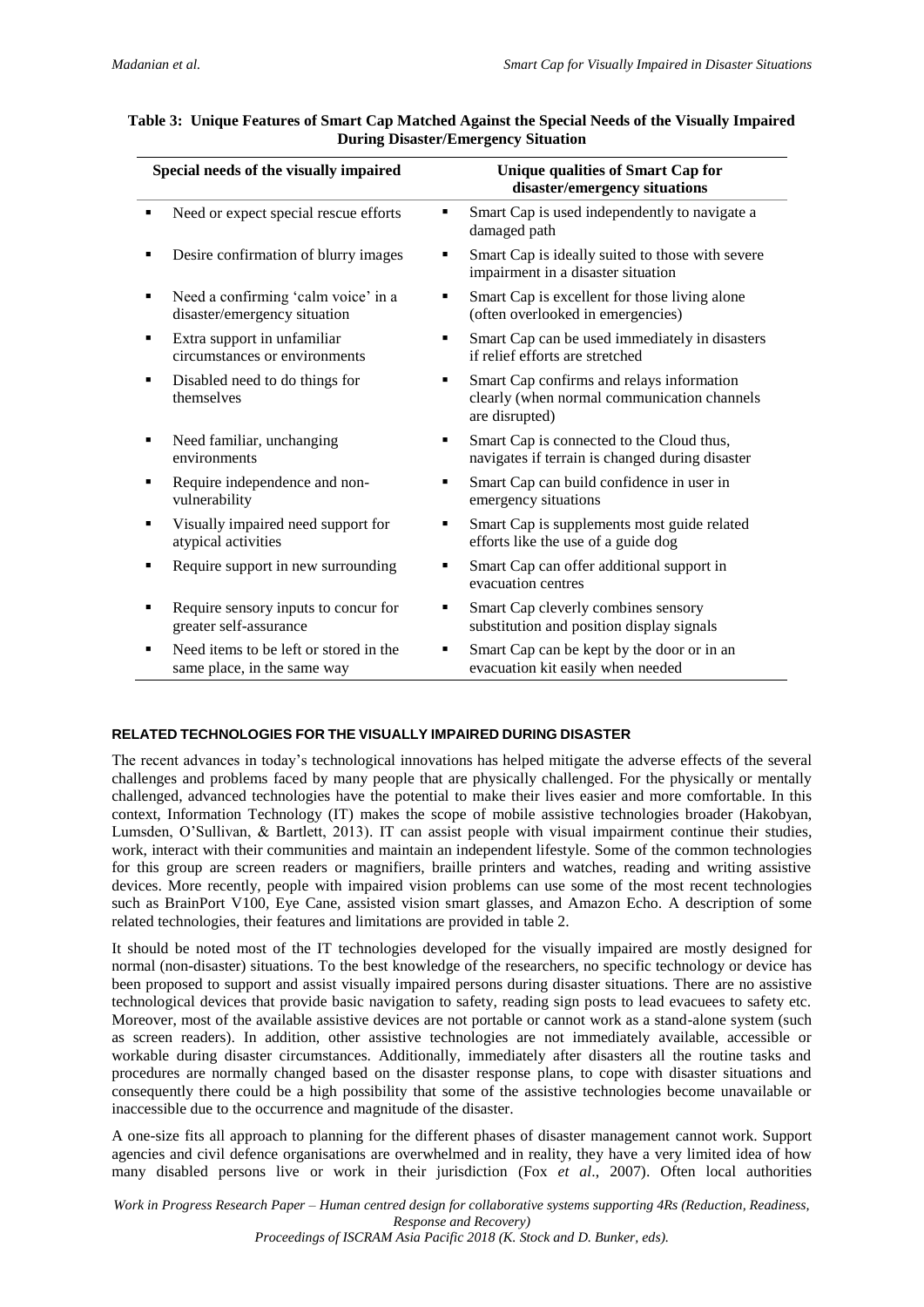unintentionally create more difficulty in their attempt to solve problems, increasing the vulnerability of the visually impaired. Guide dogs often have to be comforted or retrained and also suffer trauma (Goods *et al.*, 2016). Even if support does reach them, people with disabilities can be left behind in evacuated buildings as rescue agencies often do not understand how someone could be unaware of evacuation efforts (Fox *et al*., 2007). In all, it is very necessary to consider the special conditions of people with visual challenges during and after disasters. These people may be challenged with diverse issues during and after disasters (Ulmasova et al., 2009). During disasters, they may have difficulty sensing approaching dangers, reacting in timely manner to avert such dangers, movement to safe locations and sensing the presence of disaster responders nearby for help. Also, after disasters, they may be incapacitated to follow their evacuation camp due to their inability to see.

To reiterate, people with disabilities need to be prepared to do as much for themselves as possible during crises (Gretchen & Phibbs, 2017) and a simple, portable and multi-faceted system such as a Smart Cap that supports, guides and assures the visually impaired in emergency situations would be invaluable.

In this regard, we believe that the proposed Smart Cap solution has a high potential to be of great utility to the visually impaired during and after disasters. This device is portable, with little time required for setup, few hardware/software setup requirements, and besides, it can be deployed and used anytime and anywhere to assist and support the visually impaired. A summary is provided in table 3 of the special needs of visually impaired people and the uniqueness of Smart Cap in addressing these needs.

## **SMART CAP: DESIGN AND IMPLEMENTION**

Mobility assistance for the visually impaired can be categorised into two types. First, the sensory substitution system, such as a cane, which extends the sensing range for the individual. The second is the position display systems, which provides directions or ambient information and is exemplified using acoustic signals or footpath indicators (Amemiya, 2009). According to Ulmasova *et. al*, a combination of visual and audio messages and signals are some of the strategies used for caring for the visually impaired (Ulmasova et al., 2009). The Smart Cap aims to provide support for visually impaired persons in a way that a user can interact with their environment via a device that provides navigational narratives of direction and objects surrounding the user. The narrative is generated by converting the scenes in front of the person to text, which describes important objects captured by the Smart Cap. The design of the Smart Cap is shown in figure 1. In the design, the user (who is visually impaired) can make a voice interaction that interfaces with a cloud-based machine learning database, which helps provide navigational directions and interpret objects around the user. The user can query for directions in order to get to a safe location. A series of program codes have been written in Python, which gets the keywords of captured scenes from the Microsoft Cognitive Services (converts scenes in front of the user to text) and describes the important objects in the scene. The generated text describes important objects in the scene and is saved to the database. This generated text helps users identify objects around them even though they are unable to see the objects. As a result, users are able to identify evacuation signs and thus, glide their way to safety.

### **Implementation**

To provide a proof-of-concept for the implementation of our design, we have used the Microsoft Cognitive Services which interacts with a fitted visual camera to a P-Cap via a Raspberry Pi for interpretation of objects captured by the camera. Figure 1 shows the schematic implementation design of the Smart Cap using a combination of Raspberry Pi, camera and cloud technologies (Microsoft Cognitive Services and Amazon Web Services). In the figure, the input could be voice query by the user or picture taken by the camera that is transmitted via the Raspberry Pi to the Microsoft Cognitive services, which performs task identification. The task is identified, interpreted and stored in the AWS DynamoDB database. For interpretation of tasks, the AWS Alexa Skills kit triggers an event via AWS Lambda, which triggers the function that extracts the text from the DynamoDB and forwards it to Amazon Echo in an audio format understandable to the user. A data/process flow diagram is further shown in figure 2, which shows the interactivity between the cloud-based systems and the input from the user.

A description of the functionalities provided by the cloud technologies used are highlighted below:

• Amazon Web Services (AWS): AWS is a cloud platform that acts as an interface with Internet of Things (IoT) gadgets. This platform is used as a device gateway, rule engine, things registry, security services and thing shadow that ultimately makes the interaction of IoT sensors/devices possible for exchanging, storing and recovering information. In addition, from the created connections through IoTenabled devices, a rich and comprehensive dataset and functionalities become available and accessible for use.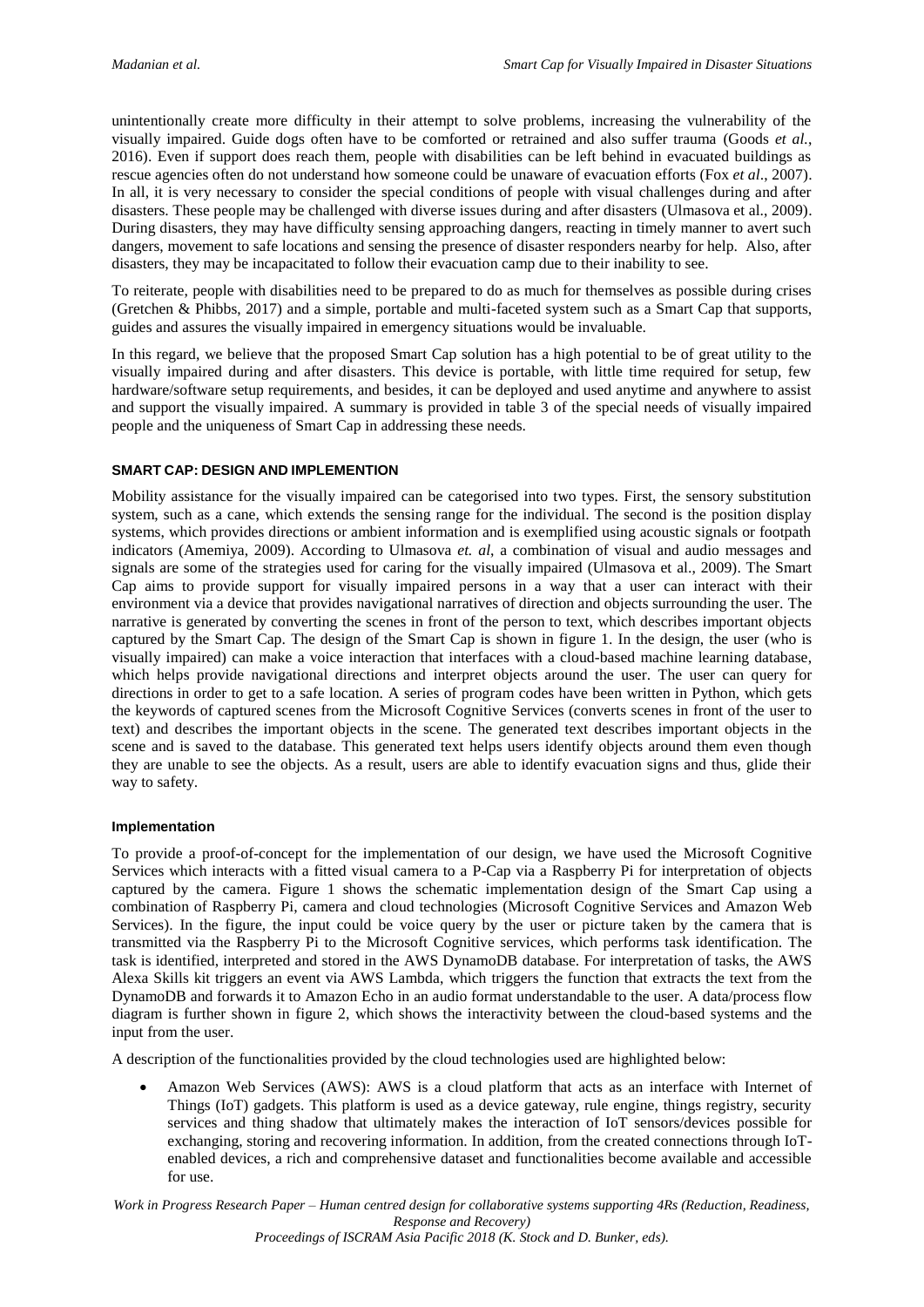- AWS Software Development Kit (SDK): AWS SDK helps clients associate the equipment with the IoT gadget.
- Raspberry Pi: The Raspberry Pi publishes the message to AWS-IoT Shadow.
- Microsoft Cognitive Services: Used for tasks and objects identification.



**Figure. 1 System Design of Smart Cap**



**Figure 2. Data and Process Relationship Diagram**

## **Hardware Setup**

A list of both hardware and software requirements for the Smart Cap are presented in table 4, while figure 3 shows the full setup of the Smart Cap fitted with a camera and connected to a Raspberry Pi B+ model. The Raspberry Pi is wirelessly connected to the Amazon Alexa that hosts all the AWS services being used in this implementation.

|  | Table 4. Hardware and Software Setup Requirement for Smart Cap |  |
|--|----------------------------------------------------------------|--|
|--|----------------------------------------------------------------|--|

| $S/N0$ .                    | <b>Device</b>                          | <b>Description</b>                                                    |
|-----------------------------|----------------------------------------|-----------------------------------------------------------------------|
|                             | P-Cap                                  | Used by the user and hosts the camera.                                |
| $\mathcal{D}_{\mathcal{L}}$ | Camera                                 | This is fitted to the P-Cap. The Creative live HD<br>webcam was used. |
| 3                           | Raspberry Pi B+<br>model               | The Raspbian framework was installed and used.                        |
| 4                           | Microsoft Cognitive<br><b>Services</b> | Deployed for image recognition.                                       |
| 5                           | Amazon Alexa                           | Deployed in order to use the AWS services                             |

*Work in Progress Research Paper – Human centred design for collaborative systems supporting 4Rs (Reduction, Readiness, Response and Recovery)*

*Proceedings of ISCRAM Asia Pacific 2018 (K. Stock and D. Bunker, eds).*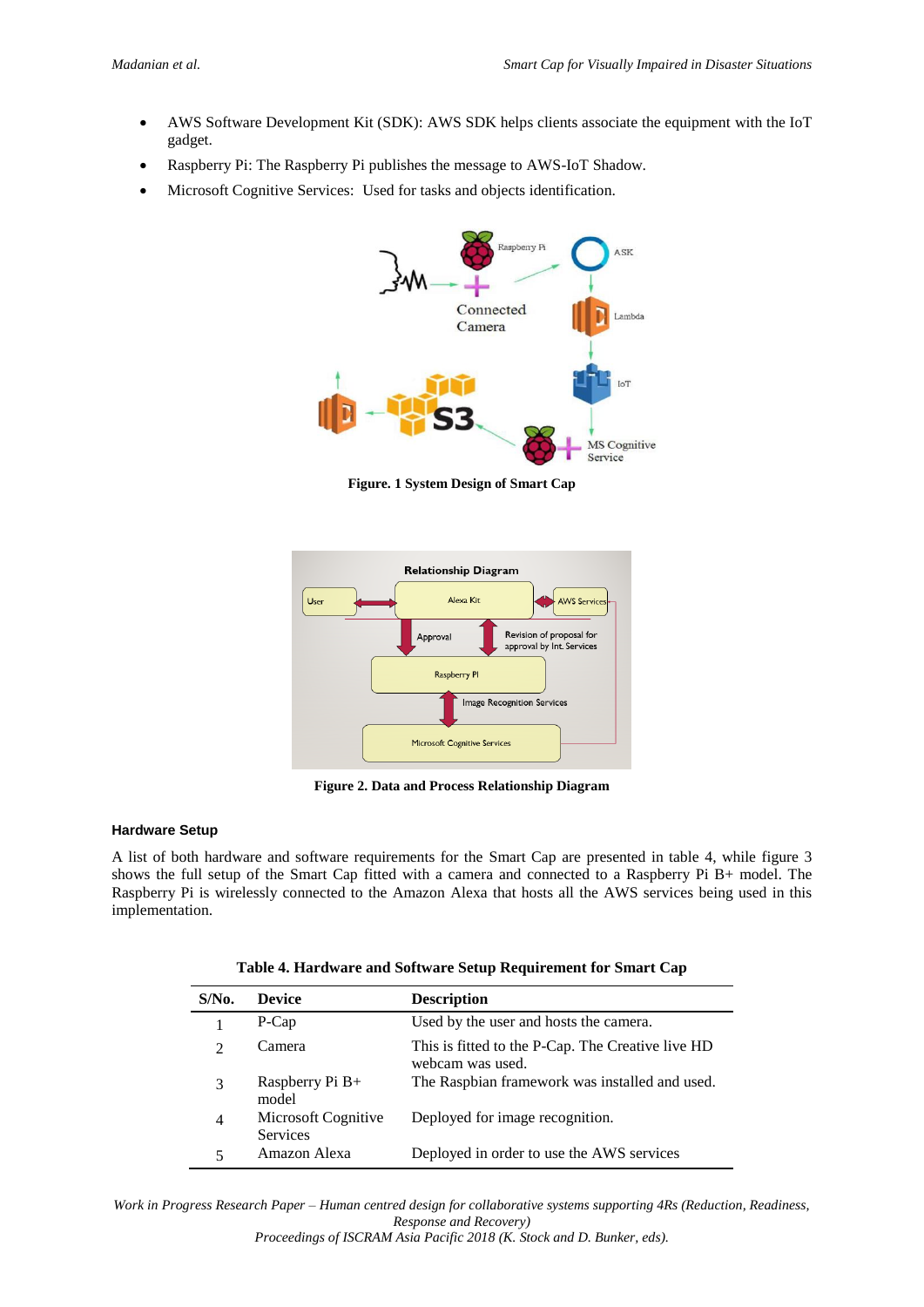

**Figure 3. Full Setup of the Smart Cap**

# **TESTING AND EVALUATION**

To test the performance of the Smart Cap, an individual stood in front of the camera fitted P-Cap (Smart Cap) with the following result. The image shown in figure 4 was captured, recognised and interpreted using appropriate keywords, which was transferred and stored in the AWS-S3 bucket (storage). The output was further translated and stored in the form of a table in Dynamo DB (see figure 5). In addition, the Python command-line output classification is shown in figure 6. The output provides an easy query-style that can be used by Alexa. Finally, Alexa delivers the audio interpretation of image captured. For clarity, the Dynamo DB generated output of figure 5 is re-presented in table 5.



**Figure 4. Captured Image Source by the Smart Cap Camera**

| Viewing 1 to 1 items<br>Scan: [Table] smartcap: guid $\land$ |  |                          |                                                                                         |                                    |  |
|--------------------------------------------------------------|--|--------------------------|-----------------------------------------------------------------------------------------|------------------------------------|--|
| [Table] smartcap: guid<br>▼ 1<br>Scan<br>$\lambda$           |  |                          |                                                                                         |                                    |  |
| <b>O</b> Add filter                                          |  |                          |                                                                                         |                                    |  |
| Start search                                                 |  |                          |                                                                                         |                                    |  |
| guid                                                         |  | <b>Description</b>       | <b>Keywords</b>                                                                         | <b>Requist Id</b>                  |  |
| Donorinfon                                                   |  | A Man Charding in a Deam | Dernon indoor man phanding, front poping black balding ghirt, compare room waaring lar- | 46x72x82.0407.4dax.9xd8.6x0xb402x4 |  |

**Figure 5. A Dynamo DB Table Script Translation of Captured Image**

thon visin י בונ nyPi3:~ > python ms\_visionapi.py<br>escription":{"tags":["indoor","person","man","standing","front","young","kitchen","black","room","laptop","w<br>","playing","game"],"captions":[{"text":"a man standing in a room","confidence": etadata (most recent call last):

**Figure 6. A Python Script Classification of Captured Image**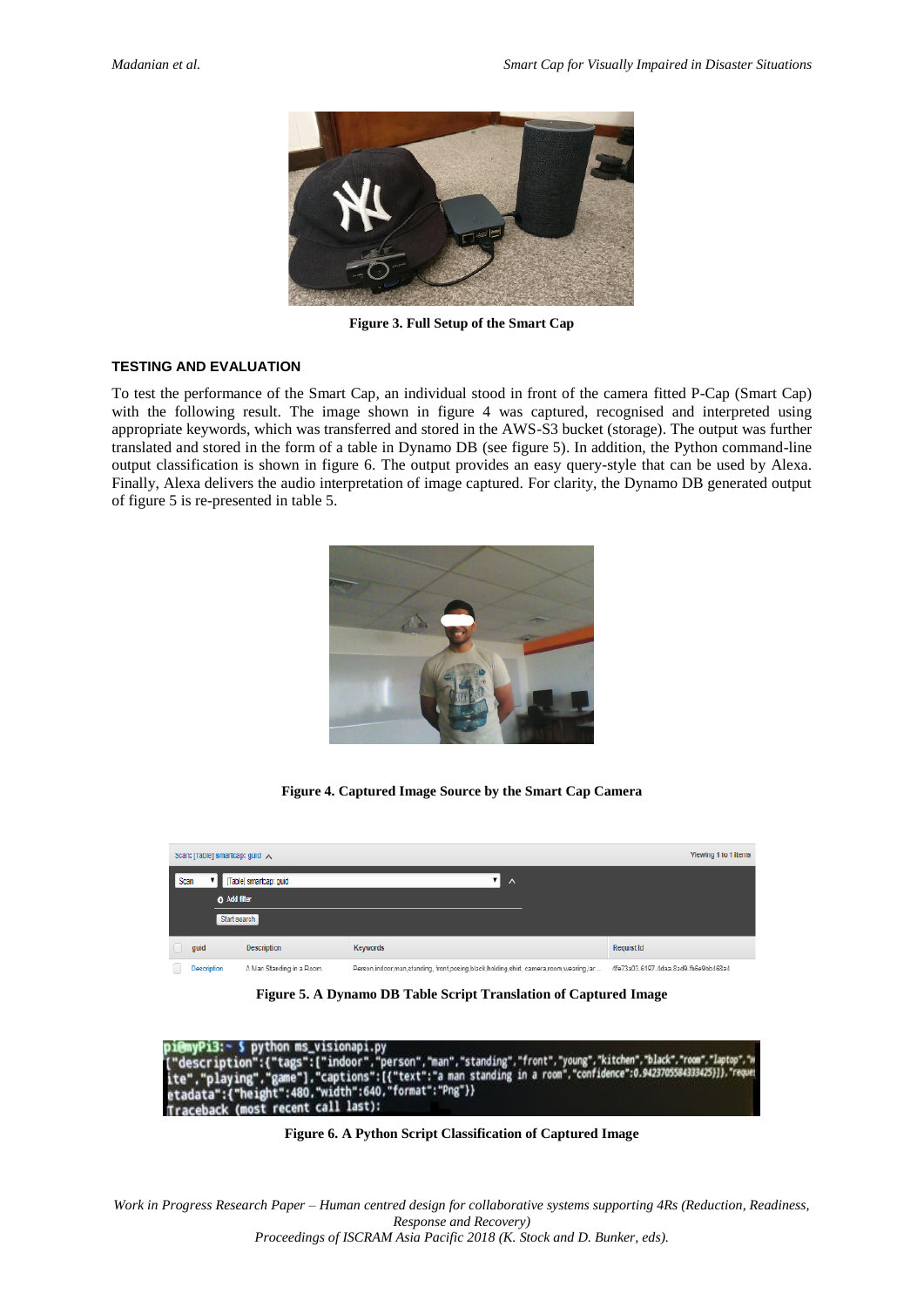| <b>Image Source</b> | Image metadata          | <b>Keywords</b>                                                                                                                  | <b>Description</b>              | <b>Request Id</b>                                |
|---------------------|-------------------------|----------------------------------------------------------------------------------------------------------------------------------|---------------------------------|--------------------------------------------------|
| Smartcap1           | Height:480<br>Width:640 | Person, indoor, man, standing,<br>front, posing, black, holding,<br>shirt, camera, room, wearing,<br>large, table, woman, young, | A man<br>standing in a<br>room. | 4fe73a03-<br>6197-4daa-<br>8ad9-<br>fb6e9bb468a4 |
|                     |                         | white, blue, kitchen                                                                                                             |                                 |                                                  |

#### **Table 5. Sample Output of an Image Recognition**

### **CONCLUSION AND FUTURE WORK**

Various research studies have investigated the challenges that disabled people, especially those with visual impairment face during and after disasters. Unfortunately, this group of individuals are constantly being excluded from disaster management plans in different countries, and no specific supporting devices or services are provided for them during and after disaster situations. These people have been identified as a vulnerable group who may be affected dramatically by disasters. Besides their loss of vision, their challenges also extend to mobility and communication difficulty in disaster scenarios.

To address this challenge, this research study has proposed the Smart Cap solution that can be utilised by the visually impaired for normal activities, and especially during disaster situations. This Smart Cap device provides a real-time navigation and narrative system. The device is cost effective (about NZD 200), which makes it affordable and accessible for the wider community who suffer from this problem. We hope that this proposed Smart Cap can be a step to providing the visually-impaired people with the missing support and services they so desperately need during and after disaster situations.

This research work is only a proof-of-work; in our future work, we hope to make a complete standalone version with additional assistive functionalities for the blind.

## **REFERENCES**

- Amazon. (2017). AWS SDK for Java Developer Guide. Retrieved from www.aws.amazon.com: http://docs.aws.amazon.com/sdk-for-java/v1/developer- guide/welcome.html
- American Foundation for the Blind. (2007). Screen Readers. Retrieved 3 June, 2018, from http://www.afb.org/prodBrowseCatResults.aspx?CatID=49
- American Foundation for the Blind. (2016). Lessons from New Zealand Earthquakes Can Help People with Visual Impairments Prepare for Disasters. Retrieved 15 May, 2018, from https://www.afb.org/blog/afbblog/lessons-from-new-zealand-earthquakes-can-help-people-with-visual-impairments-prepare-fordisasters/12
- Bar-El, Y., Tzafrir, S., Tzipori, I., Utitz, L., Halberthal, M., Beyar, R., & Reisner, S. (2013). Decision-support information system to manage mass casualty incidents at a level 1 trauma center. Disaster Medicine and Public Health Preparedness, 7(06), 549-554.
- Duncan, A., Parkinson, D., & Keech, E. (2018). Diversity in Disasters Issues Paper. Australia. Retrieved from https://reliefweb.int/sites/reliefweb.int/files/resources/Diversity-in-Disaster\_Issues-Paper.pdf
- Good, G.A., Phibbs, S., & Williamson, K. (2016). Disoriented and immobile: The experiences of people with visual impairments during and after the Christchurch, New Zealand, 2010 and 2011 earthquakes. Journal of Visual Impairment & Blindness, 110(6), 425-435.
- Fox, M. H., White, G. W., Rooney, C., & Rowland, J. L. (2007). Disaster preparedness and response for persons with mobility impairments. Journal of Disability Policy Studies, 17(4), 196–205.
- Gretchen A, G. A., & Phibbs, S. (2017). Disasters and disabled people: have any lessons been learned? Journal of Visual Impairment & Blindness, 111(1), 85. Retrieved from Vol. 111, Issue 1, (Jan-Feb 2017): 85
- Hakobyan, L., Lumsden, J., O'Sullivan, D., & Bartlett, H. (2013). Mobile assistive technologies for the visually impaired. Survey of Ophthalmology, 58(6), 513-528. doi:https://doi.org/10.1016/j.survophthal.2012.10.004
- Ministry of Civil Defence and Emergency Management. (2002). Civil Defence Emergency Management Act 2002
- Peek, L., & Stough, L. M. (2010). Children with disabilities in the context of disaster: A social vulnerability

*Work in Progress Research Paper – Human centred design for collaborative systems supporting 4Rs (Reduction, Readiness, Response and Recovery)*